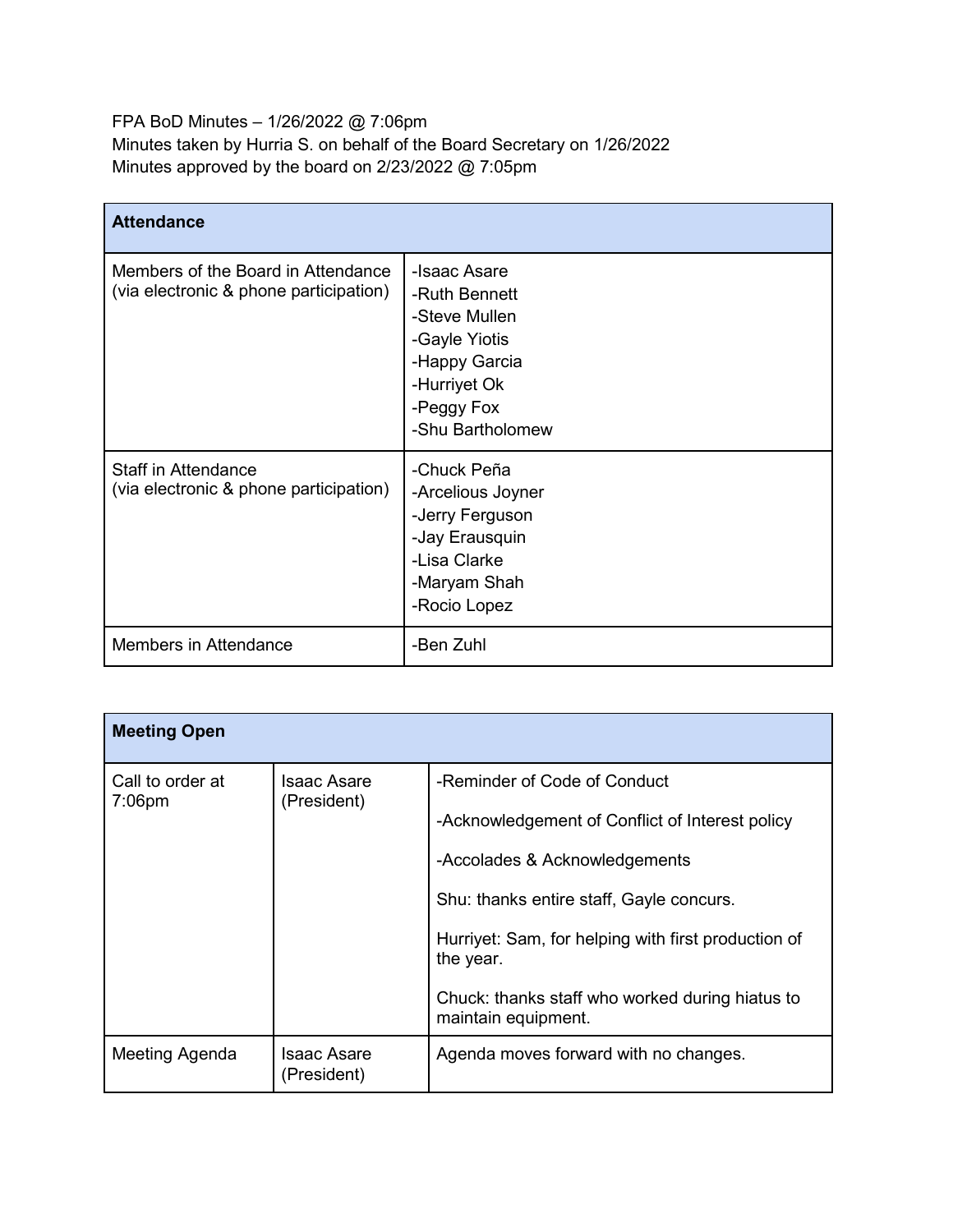| <b>Gayle Yiotis</b><br>Approval of<br>12/08/21 Meeting<br>(Secretary)<br>Minutes | Steve: motion to approve minutes from December<br>8, 2021 as amended; Happy seconds. Motion<br>passes. |
|----------------------------------------------------------------------------------|--------------------------------------------------------------------------------------------------------|
|----------------------------------------------------------------------------------|--------------------------------------------------------------------------------------------------------|

| <b>Staff Reports</b>      |                  |                                                                                                                                                                                                                                                                                                                                                                                                                                                                                                                                                                                                          |
|---------------------------|------------------|----------------------------------------------------------------------------------------------------------------------------------------------------------------------------------------------------------------------------------------------------------------------------------------------------------------------------------------------------------------------------------------------------------------------------------------------------------------------------------------------------------------------------------------------------------------------------------------------------------|
| <b>Executive Director</b> | Chuck Peña       | Representatives from Arlington Independent Media<br>visited FPA on January 11, 2022 for a tour. Sam<br>provided a demo in Studio C, Arcelious and<br>Maryam joined Chuck in presentation to propose<br>providing services to them.                                                                                                                                                                                                                                                                                                                                                                       |
|                           |                  | In December, Chuck reported to the board that our<br>loss of cable revenues seemed to be possibly<br>leveling off. Although we have no information yet on<br>Cox second quarter revenues, we do know that our<br>Verizon revenues for our FY 2022 second quarter<br>actually increased compared to our last FY's<br>second quarter, rising from last FY's 2Q revenues<br>of \$384,373.25 to our current FY's 2Q projected<br>Verizon revenues of $$391,617.75 - an apparent$<br>increase of \$7,244.50. A fuller analysis, including<br>an examination of Cox revenues, will be provided in<br>February. |
|                           |                  | Arcelious has conceived a plan to create a<br>podcasting booth called "The Whisper Room" which<br>would enable both video and radio podcasts. The<br>Radio Guild producers have showed tremendous<br>interest for this idea.                                                                                                                                                                                                                                                                                                                                                                             |
|                           |                  | Michael Liberman, Fairfax County Director of Cable<br>and Consumer Services, has retired. Mr.<br>Lieberman was a big supporter of FPA and we are<br>looking forward to working with his successor.                                                                                                                                                                                                                                                                                                                                                                                                       |
| Engineering               | Arcelious Joyner | Wants to acknowledge Armando for taking some<br>time off from his full-time job to cover for Arcelious<br>during a family emergency.                                                                                                                                                                                                                                                                                                                                                                                                                                                                     |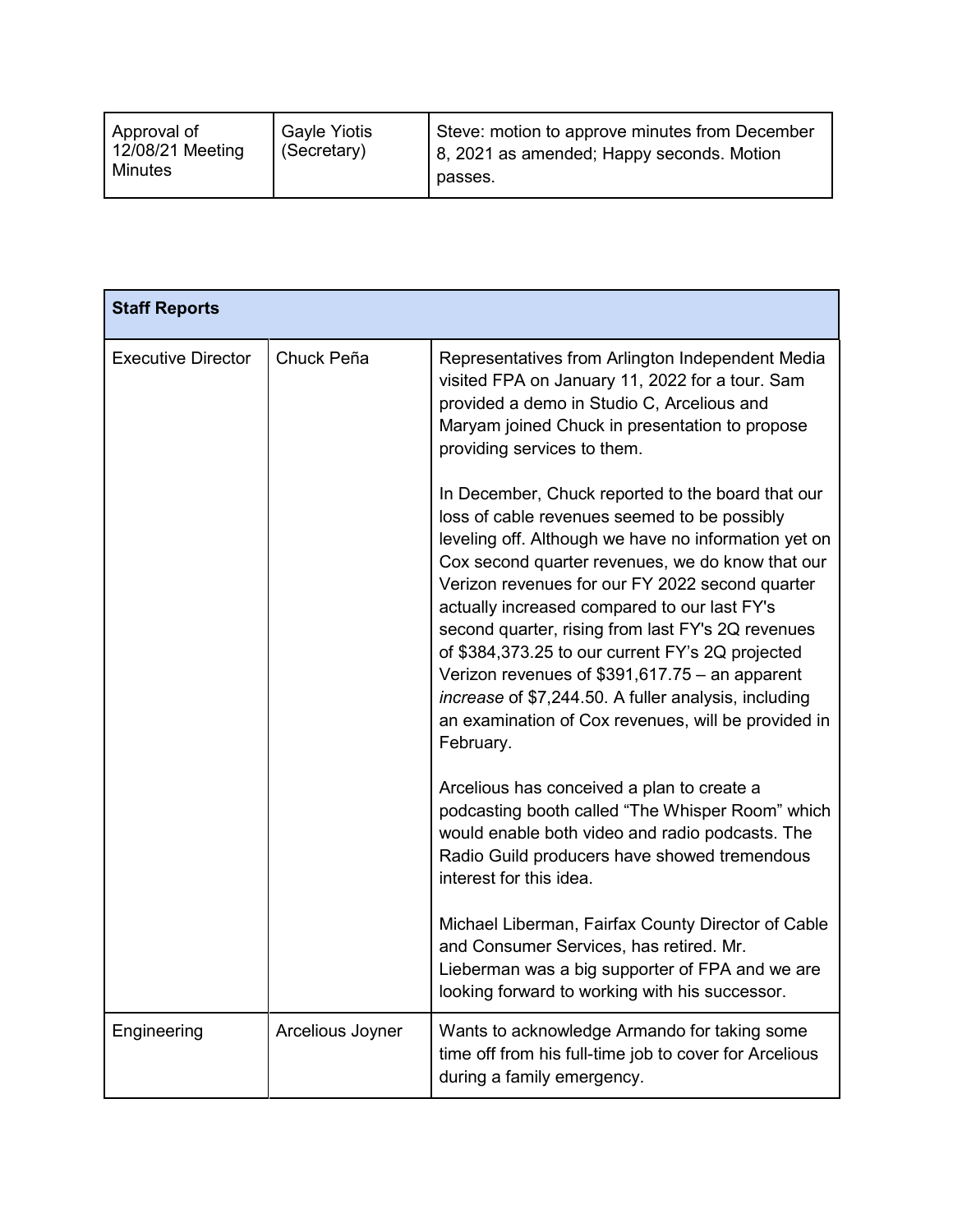|             |                | Operations Committee meeting was held on<br>December 10, 2021 and the budget was approved.<br>The Whisper Room will be installed next month.<br>The RTS wireless system has been installed.<br>The Whisper Room has a HEPA filter, microphone,                                                        |
|-------------|----------------|-------------------------------------------------------------------------------------------------------------------------------------------------------------------------------------------------------------------------------------------------------------------------------------------------------|
|             |                | and camera and other features that will also tie into<br>master control. This booth can be used as another<br>studio, an additional guest booth, and other ways.                                                                                                                                      |
| Outreach    | Jerry Ferguson | Nothing to report at this time.                                                                                                                                                                                                                                                                       |
| Training    | Jay Erausquin  | Developing a podcasting curriculum which also<br>includes training for the Whisper Room. Will offer<br>training for it beginning in March. Will offer training<br>on the new teleprompters in February.                                                                                               |
|             |                | Will be promoting a 'Refresher Day' on<br>Wednesdays to help members with various<br>technical areas for free.                                                                                                                                                                                        |
|             |                | Gayle: can I place a guest in the Whisper Room<br>while another guest is in another studio?                                                                                                                                                                                                           |
|             |                | Jay: yes, television and radio producers can include<br>additional guests in the booth during their<br>broadcasts.                                                                                                                                                                                    |
| Production  | Lisa Clarke    | Submitting additional information regarding the<br>issues concerning Equipment Room staffing<br>presented last month. Proposing shortening hours<br>due to a lack of usage as reflected in graphs shown<br>to the board.                                                                              |
|             |                | After much back-and-forth discussion, it will be<br>brought back to the board for further review.                                                                                                                                                                                                     |
| Programming | Maryam Shah    | Had a radio guild meeting on January 23, 2022 and<br>asked some board members to attend those<br>meetings. Reminder to all that the programming<br>produced in the Whisper Room may not be<br>broadcast prior to first airing at FPA due to the<br>exclusive distribution license producers agree to. |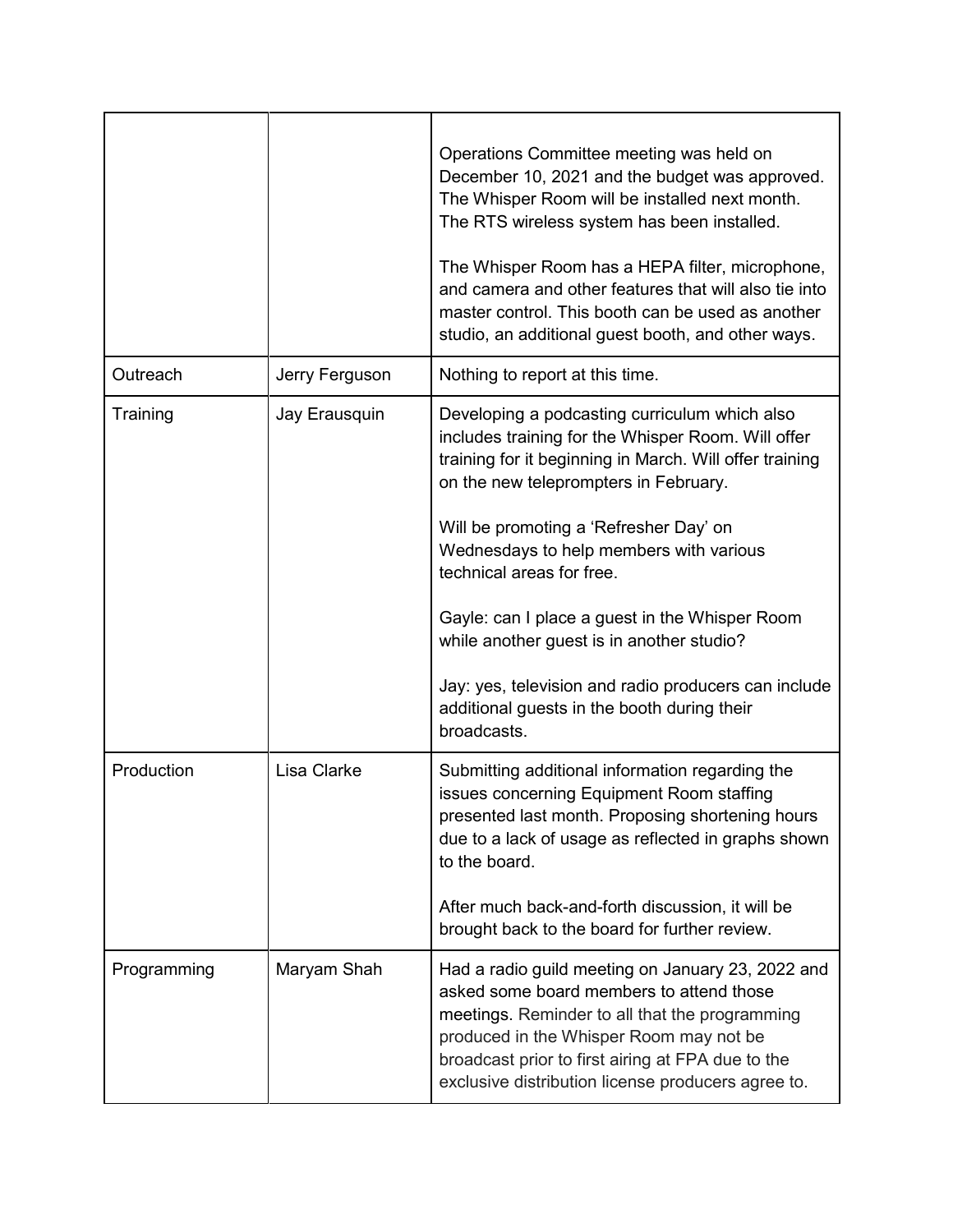|                       |             | Permission for live streaming programs from FPA<br>studios must first be granted in writing. Television<br>and radio hours seem to be picking up; Black<br>history month programs will air in February and<br>new radio content has been acquired for black<br>history month. Also, radio producer Doug Gofus<br>sadly passed away in December 2021.                                                                                                                                                                                                                                                                                                                                                                                                                                                                                    |
|-----------------------|-------------|-----------------------------------------------------------------------------------------------------------------------------------------------------------------------------------------------------------------------------------------------------------------------------------------------------------------------------------------------------------------------------------------------------------------------------------------------------------------------------------------------------------------------------------------------------------------------------------------------------------------------------------------------------------------------------------------------------------------------------------------------------------------------------------------------------------------------------------------|
| <b>Office Manager</b> | Rocio Lopez | Reporting as of December 2021. Cox total income<br>down \$9K from last year (LY). Verizon total income<br>down \$1K from LY. Training income up \$8k from<br>LY, office operations expense down \$9k from LY,<br>training instructors up \$10k from LY. Marketable<br>securities up \$1.5M due to market changes and<br>accounts receivable cable grant down \$3k.<br>UPDATE. At the time we presented the<br>Comparative Budget at the January BoD Mtg,<br>actual cable revenue checks for the 2nd Quarter<br>were not yet received, so numbers included were<br>based on prior revenue accruals. Now that checks<br>for the 2nd Quarter have been received, revenues<br>are up for both Cox and Verizon in the 2nd Quarter<br>when compared to the same period one year<br>earlier. This is a very positive financial<br>development! |

| <b>Committee Reports</b>  |                                       |                                                                                                                                 |
|---------------------------|---------------------------------------|---------------------------------------------------------------------------------------------------------------------------------|
| <b>Finance Committee</b>  | <b>Steve Mullen</b>                   | Will have an update at the next meeting regarding<br>Edward Jones investments.                                                  |
| Performance<br>Management | <b>Gayle Yiotis</b>                   | Nothing to report at this time.                                                                                                 |
| Membership<br>Development | Ruth Bennett &<br><b>Colin Davies</b> | Working on next Meet & Greet for the members.<br>Would like Arcelious & Jay to do demos on the<br>Whisper Room for the members. |
| Outreach                  | <b>Shu Bartholomew</b>                | Nothing to report at this time.                                                                                                 |
| Operations                | Hurriyet Ok                           | Nothing to report at this time.                                                                                                 |
| Promotional               | Peggy Fox                             | Looking into a name change and will set up an                                                                                   |